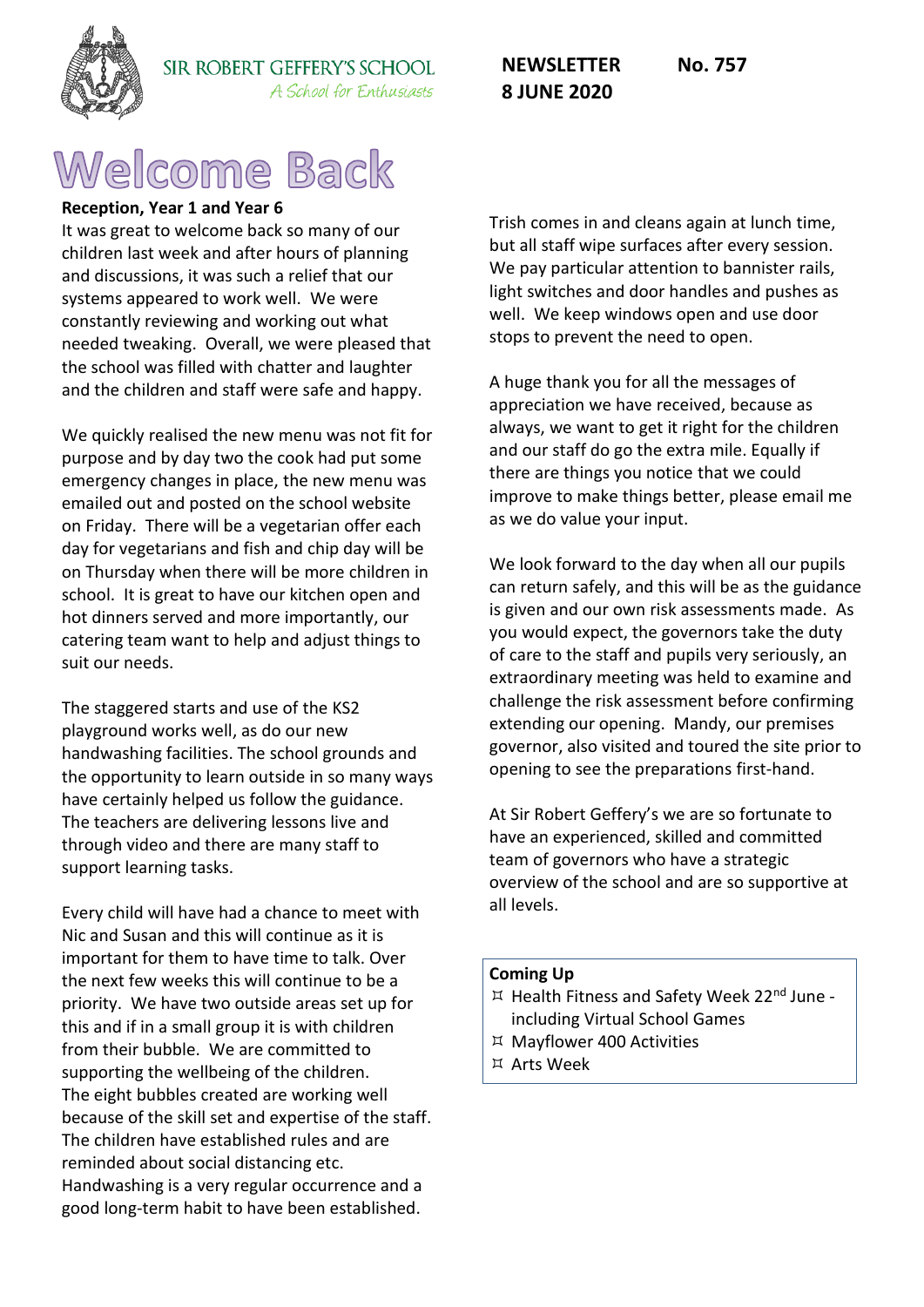## **School Entry 2020**

We still have two places available in reception for September. This is unusual for us, but we know numbers are low in all our local schools. However, in a normal year we would probably have filled them over the past few weeks. If you know of anybody who may be interested in joining this cohort, please ask them to ring and talk to us.

Equally for other year groups, please let us know as soon as possible if your child is not going to need their place at Sir Robert Geffery's in the future, as we are building waiting lists, despite of lockdown, for other classes. Thank you

### **September Staffing**

In September we will not be making any great changes to staffing because of the strange time we have experienced. We are pleased that we will be extending out SEN time with Mrs Jones to a full day and Mr Hambly will be increasing his hours back with us once again.

We are pleased that we can do this next year as we support a transition back to school.

Reception Mrs Hawking

- Year 1 Mrs James
- Year 2 Mrs Clark
- Year 3 Miss Appleby
- Year 4 Mr Arundell
- Year 5 Mr Crudge
- Year 6 Mrs Cunningham

Over the next few weeks we will be organising the teams working in each of the classrooms and will publish this as soon as possible. We will be continuing to break into smaller maths groups when school returns to more normality.

### **Theme Weeks**

Children learning at school or home will be experiencing activities related to our theme weeks as we normally do. Activities on Google Classroom will link with the themes.

15<sup>th</sup> June Mayflower 400 22<sup>nd</sup> June Health, Fitness and Safety - this will include our RSE and drugs education program 6<sup>th</sup> July Arts Week Theme -All in this Together 13<sup>th</sup> July British Values Activities 13<sup>th</sup> July Leavers' Fest for Year 6

#### **Year 6 Leavers' Festival**

We are planning a unique end to Year 6's time at Sir Robert Geffery's and we would like to be able to stage a festival week of fun and activities on the field. We envisage being able to set up a tent city for daytime use, and hope that each child could bring in a small tent that they will be able to learn to put up in Junior Ten Tors Style. Social distancing in place.

We will organise the week in accordance to the guidance in place at the time - more details will follow.

We will be doing our Leaver's Play during this week; this is likely to be performed outside so we will have to look at the weather forecast for that week. We are probably going to do two performances so hopefully all families will get to one. We are sorry we cannot be more specific at this time, but I'm sure you understand the reasons why. We are determined that all children will leave with great memories, even if the last few months have been different.

On Wednesday 22<sup>nd</sup> July, the last day of the school year, a mini Year 6 Speech Day will be held, and every child will be recognised for the talents, achievements and the contributions they have made during their time at SRG. Again, timings and arrangements will have to be flexible and will be published nearer the time.

## **Cornwall Together for Families**

[https://www.cornwall.gov.uk/health-and-social](https://www.cornwall.gov.uk/health-and-social-care/childrens-services/childrens-community-health/school-nursing/)[care/childrens-services/childrens-community](https://www.cornwall.gov.uk/health-and-social-care/childrens-services/childrens-community-health/school-nursing/)[health/school-nursing/](https://www.cornwall.gov.uk/health-and-social-care/childrens-services/childrens-community-health/school-nursing/)

#### **Requests for School Nurse Support Client Advice Line: 01872 322779**

For telephone advice and signposting for Children, Young People and their Families. Opening times: Monday – Friday 9:00am – 5:00pm Closed on Bank Holidays **Children's Management Centre: 01872 221400**  Opening times: Monday – Friday 9:00am – 5:00pm Closed on Bank Holidays **Requests for Early Help is made via the Early Help Hub: 01872 322277**  Opening times: Monday – Thursday 8:45am – 5:15pm Friday 8:45am – 4:45pm Closed on Bank Holidays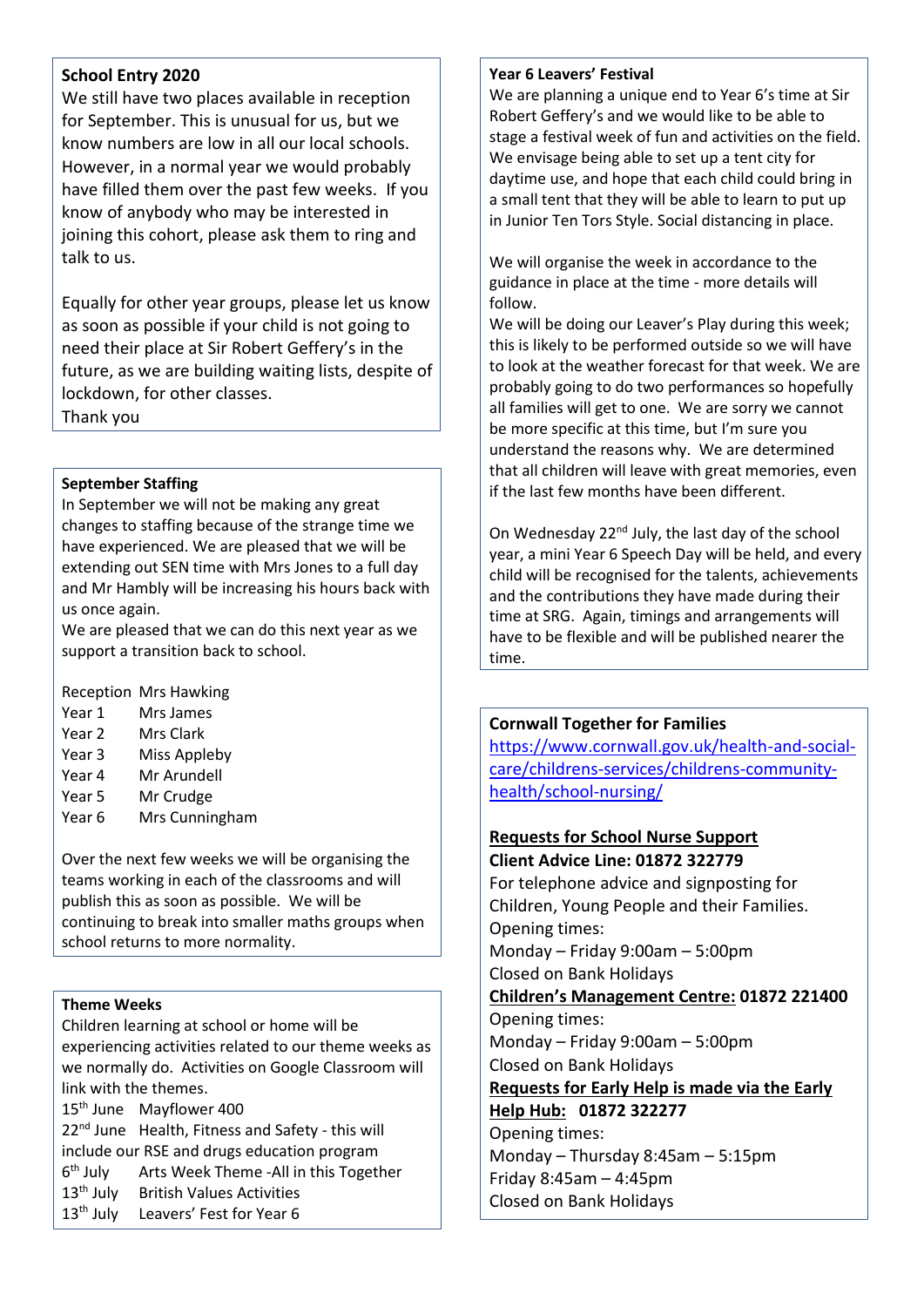## **RNLI Water Safety**

This summer, Lifeguards can't be on every beach, meaning a heightened water safety risk to beach goers.

In a normal year, the RNLI helps thousands of people who end up getting into difficulty in or close to the water when doing these types of activities.

Throughout the summer term, our local team of trained volunteers and Lifeguards do their best to visit as many of the schools, colleges, and youth groups in our region as possible. However, due to the ongoing coronavirus outbreak we have not been able to engage with school communities as we normally would. **Below, you will find out ways in which you can help at this time.**

Download and use our **[education](https://rnli.org/Youth-education/water-safety-from-home) resource [pack.](https://rnli.org/Youth-education/water-safety-from-home)** Educating young people about how to keep safe, in on and around water is fundamental to saving lives at sea and a core part of the RNLI's water safety activity. This term we have put together two downloadable packs of resources focusing on **keeping safe this summer**. This will help your teams engage young people with essential – and lifesaving – water safety lessons in schools and as part of home school packs.

**Water Safety from Home [resources](https://rnli.org/youth-education/education-resources/water-safety-wednesdays)** - If you're a parent or teacher looking for ways to engage, educate and entertain your children at home, play our Water Safety Wednesday series – perfect for primary school-aged children.

**Beach Safety [Campaign](https://rnli.org/pages/beach2020)** Beach lifeguards cannot be everywhere this summer – although we are hoping to patrol around 70 beaches later this year – it is vital every one of us takes responsibility for our own, and our families', safety.

# **Summer Reading Challenge**

Information on the Summer Reading Challenge is on the next page – we will set up codes during this week and will send them out ASAP.

#### **Awards**

Aaron B Maths Dougie B Raft building Albie C Spelling Hazel E Phonics Samuel G Phonics Lois G Reading Anna G Phonics Ethan J **Overall effort** Lola OR Creativity Katie P Creativity Erin R English work Rosie S Art Poppy T Perseverance

Millie BC Brilliant engagement Penny B Creative Artwork David B Creating his own animation William B Creative Artwork David B **Input to class discussions** Leyla C Beautiful mandala Holly F Super literacy Brooke G Enthusiastic learner Gwen H Maths fluency Esme H Growth Mindset Zac J Perseverance and AR Jake K **Reading and being the** best he can be, giving 100% effort to all his work George J **Producing a range of** different pieces of work Samuel M 100% commitment to everything he does Imogen P Writer of the week Evie P Great work with her sister Joshua P Enthusiasm and positivity Jacob R Science enthusiasm William R Sharing photos with class Harris S **For making a fantastic** ramp and explaining using time conjunctions to sequence the instructions William S **Presentation in maths** Seren W Beautiful mandala Miss Gibbings Science Award Libby H Helpfulness Award Team Surfers Settling back into school brilliantly